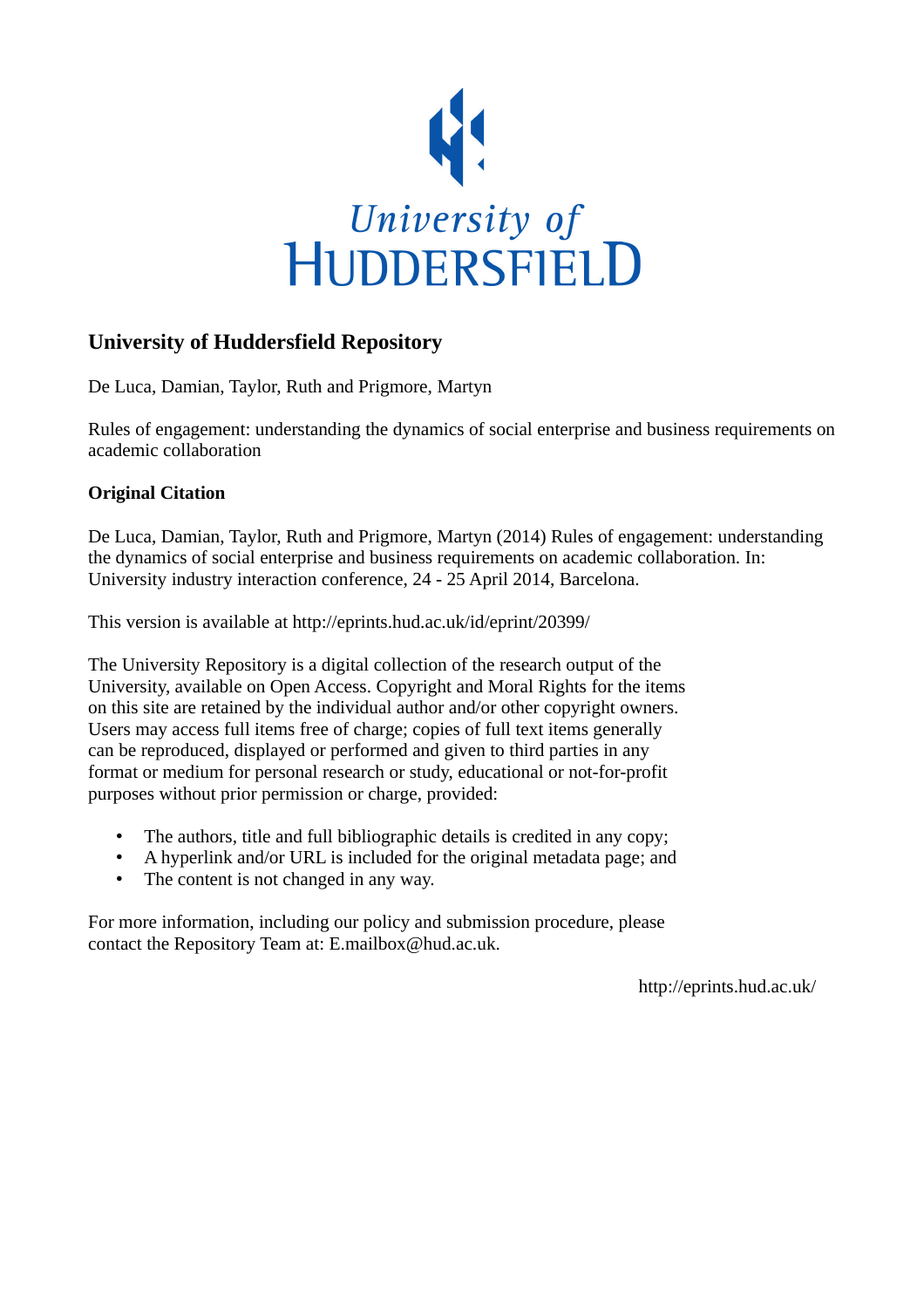RULES OF ENGAGEMENT: UNDERSTANDING THE DYNAMICS OF SOCIAL ENTERPRISE AND BUSINESS REQUIREMENTS ON ACADEMIC COLLABORATION

Examples of the development of University based collaborations between Canalside studios, industry and social enterprise.

# Canalside Studios University of Huddersfield

*Damian De Luca¹, Ruth Taylor², Martyn Prigmore<sup>3</sup>*

*¹ University of Huddersfield, Huddersfield, UK*

*² University of Huddersfield, Huddersfield, UK*

<sup>3</sup> *University of Huddersfield, Huddersfield, UK*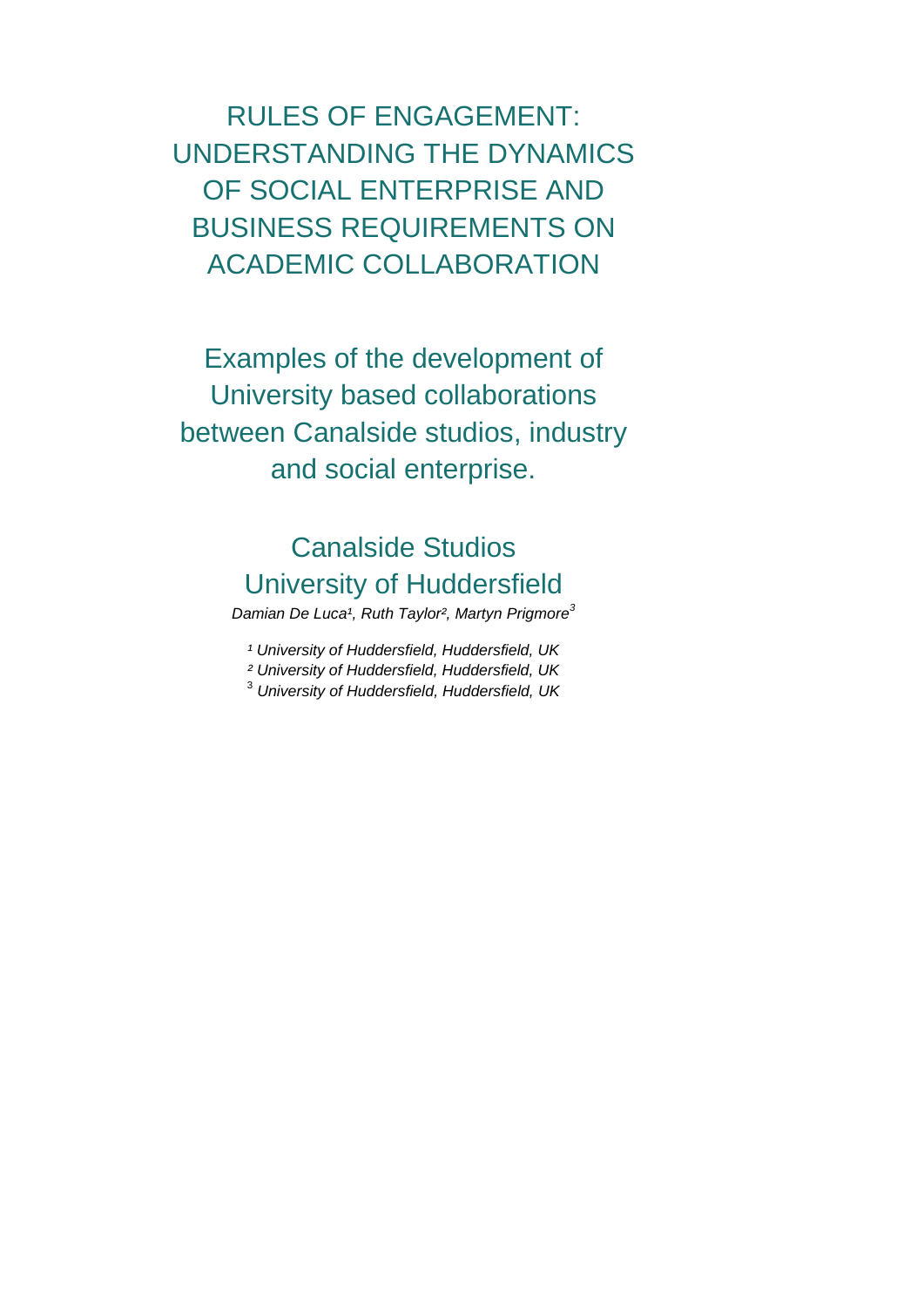

| p.3                     | Section 1/<br><b>GENERAL INFORMATION</b>          |
|-------------------------|---------------------------------------------------|
| $\overline{\mathbf{4}}$ | Section 2/<br><b>CASE STUDY PROFILE</b>           |
| $\overline{6}$          | Section 3/<br><b>IMPLEMENTATION &amp; FUNDING</b> |
| 9                       | Section 4/<br><b>OUTCOMES &amp; IMPACT</b>        |
| 13                      | Section 5/<br><b>LESSONS LEARNED</b>              |
| 18                      | Section 6/<br><b>FURTHER INFORMATION</b>          |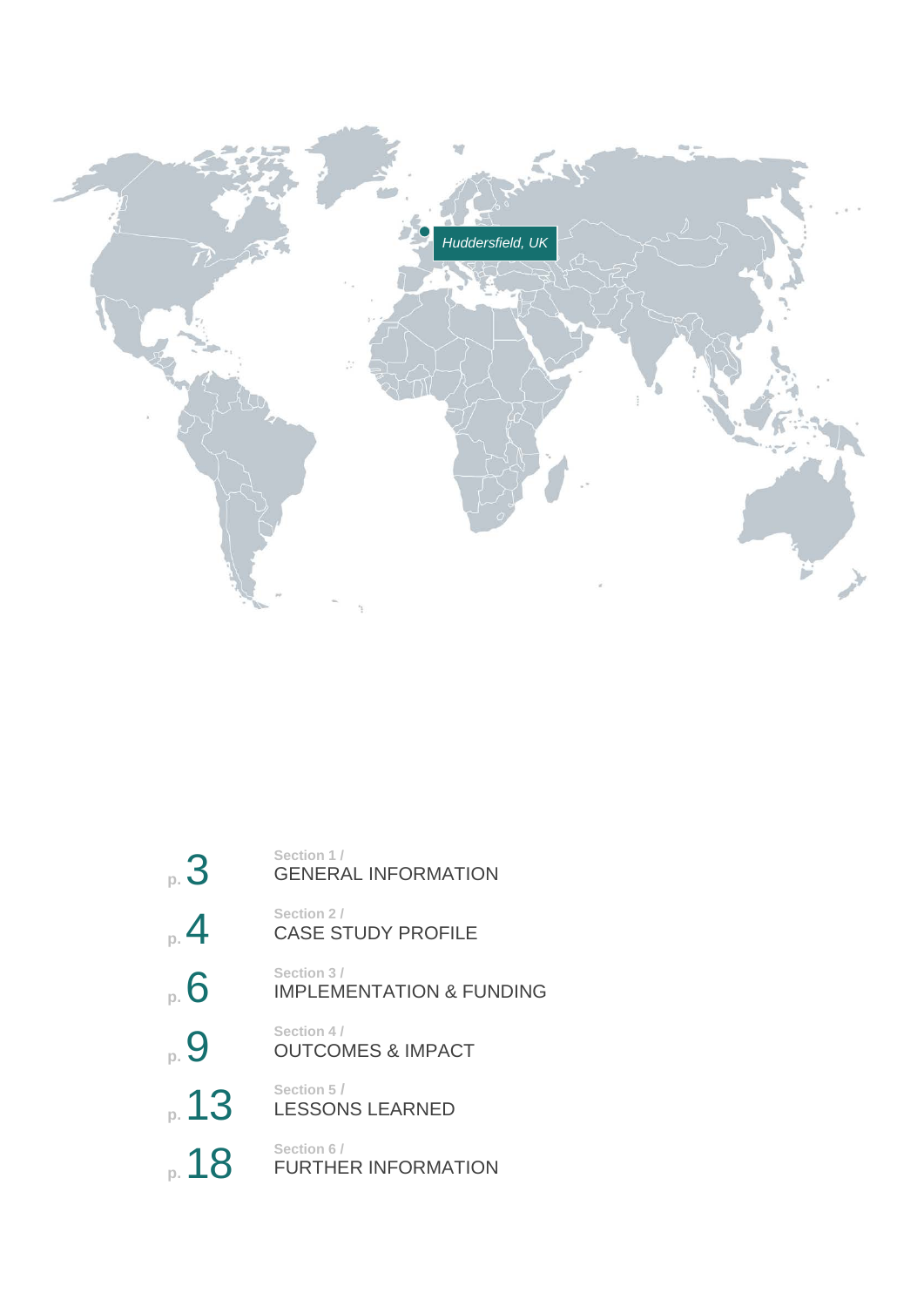

| Title of the case              | <b>RULES OF ENGAGEMENT: UNDERSTANDING THE DYNAMICS</b><br>OF SOCIAL ENTERPRISE AND BUSINESS REQUIREMENTS ON<br><b>ACADEMIC COLLABORATION</b>                                                                                                                                 |
|--------------------------------|------------------------------------------------------------------------------------------------------------------------------------------------------------------------------------------------------------------------------------------------------------------------------|
| Sales pitch                    | Examples of the development of University based collaborations<br>between Canalside studios, industry and social enterprise.                                                                                                                                                 |
| Organisation(s)                | <b>Canalside Studios</b><br>University of Huddersfield                                                                                                                                                                                                                       |
| <b>Country / countries</b>     | United Kingdom                                                                                                                                                                                                                                                               |
| Date                           | February 2014                                                                                                                                                                                                                                                                |
| Author(s)                      | Damian De Luca <sup>1</sup> , Ruth Taylor <sup>2</sup> , Martyn Prigmore <sup>3</sup><br><sup>1</sup> University of Huddersfield, Huddersfield, UK<br><sup>2</sup> University of Huddersfield, Huddersfield, UK<br><sup>3</sup> University of Huddersfield, Huddersfield, UK |
| <b>Nature of interaction</b>   | [x] Collaboration in R&D<br>[] Academic mobility<br>[] Student mobility<br>[x] Commercialisation of R&D results in science<br>[x] Lifelong learning<br>[x] Curriculum development and delivery<br>[x] Entrepreneurship<br>[] Governance<br>[] Other (please specify)         |
| <b>Supporting</b><br>mechanism | [x] Strategic instrument<br>[] Structural instrument or approach<br>[x] Operational activity<br>[] Framework condition                                                                                                                                                       |



*UIIN GOOD PRACTICE SERIES* Case study written by Damian De Luca, Ruth Taylor & Martyn Prigmore www.uiin.org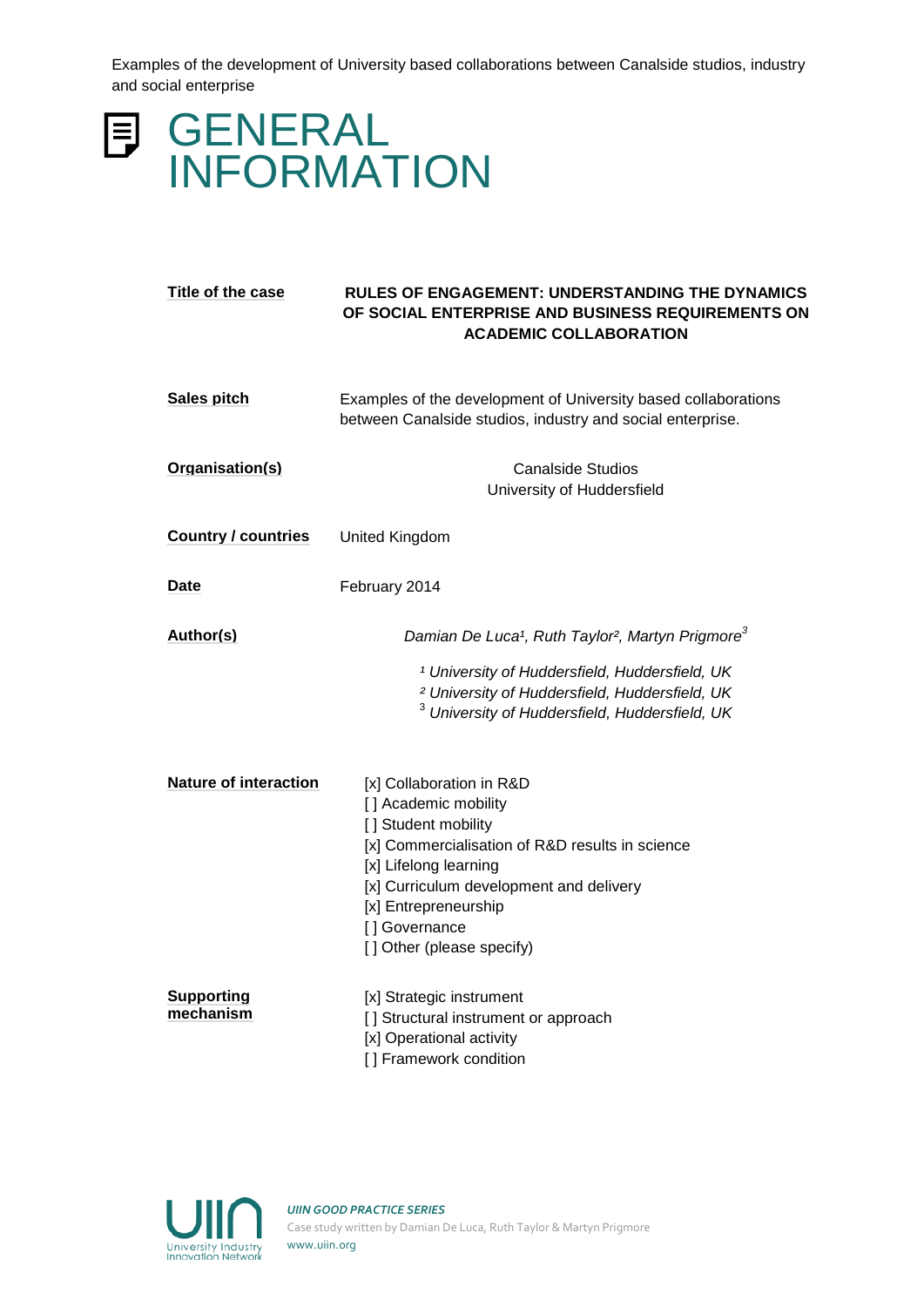

#### **1. SUMMARY**

As part of its remit to support University Business collaboration the University of Huddersfield provides seed funding for collaborative ventures between academic and industry partners to initiate small-scale projects that have the potential for growth. (This is trickle down funding from the UK government Higher Education Innovation Fund). This case study explores the experience of University-Business collaboration of Canalside Studios, the University of Huddersfield's in-house games research and development studio.

Individuals and companies seeking help and advice to develop business products frequently approach the University with business ideas but matching the needs and expectations of both University and business can be difficult. This paper provides a reflective case study account of the experiences of one academic team working with different external partners on serious games and software development projects. The partners range from a fire service requiring a training command simulator to a reading game to encourage elementary stage learners for use in the classroom and at home.

The findings show that managing relationships between the University and external partners is time consuming with a great deal of effort needed, particularly in the early stages of a project, to achieve shared understanding of goals and outcomes. Partnerships with smaller organisations or individuals often require more intensive management than those with larger organisations who are more familiar and may have prior experience or existing mechanisms to support this. Collaborations with partners who value the research and educational values of the University are likely to result in mutually agreed success and are more valued by academics as these lead to publication of the product and the dissemination of the learning. Collaborations with partners with purely business-oriented goals or who are not perceived to understand academic values are more likely to falter; academics can see these relationships as "time theft". Seed funding for this type of project is valuable and tempting but can attract interest from individuals and organisations who are looking for a way of off-setting costs rather than seeking a genuine University-Business partnership, with benefits for all.

As a continuing study, we suggest strategies gained through the initial 8 years experience of University-Business collaborations through Canalside Studios. Our experience suggests that universities can and should adopt filtering techniques with potential business collaborators, to match expectations and ensure higher chances of project success for all stakeholders and a better focus on relationships with potential for long term partnership and mutual success.

#### **2. BACKGROUND**

In 2006 the University of Huddersfield launched an in-house computer games studio, Canalside Studios. The Studio was initially created to provide work placement opportunities for students studying computer games (programming and design). The early teams were made up of undergraduates and two members of academic staff.

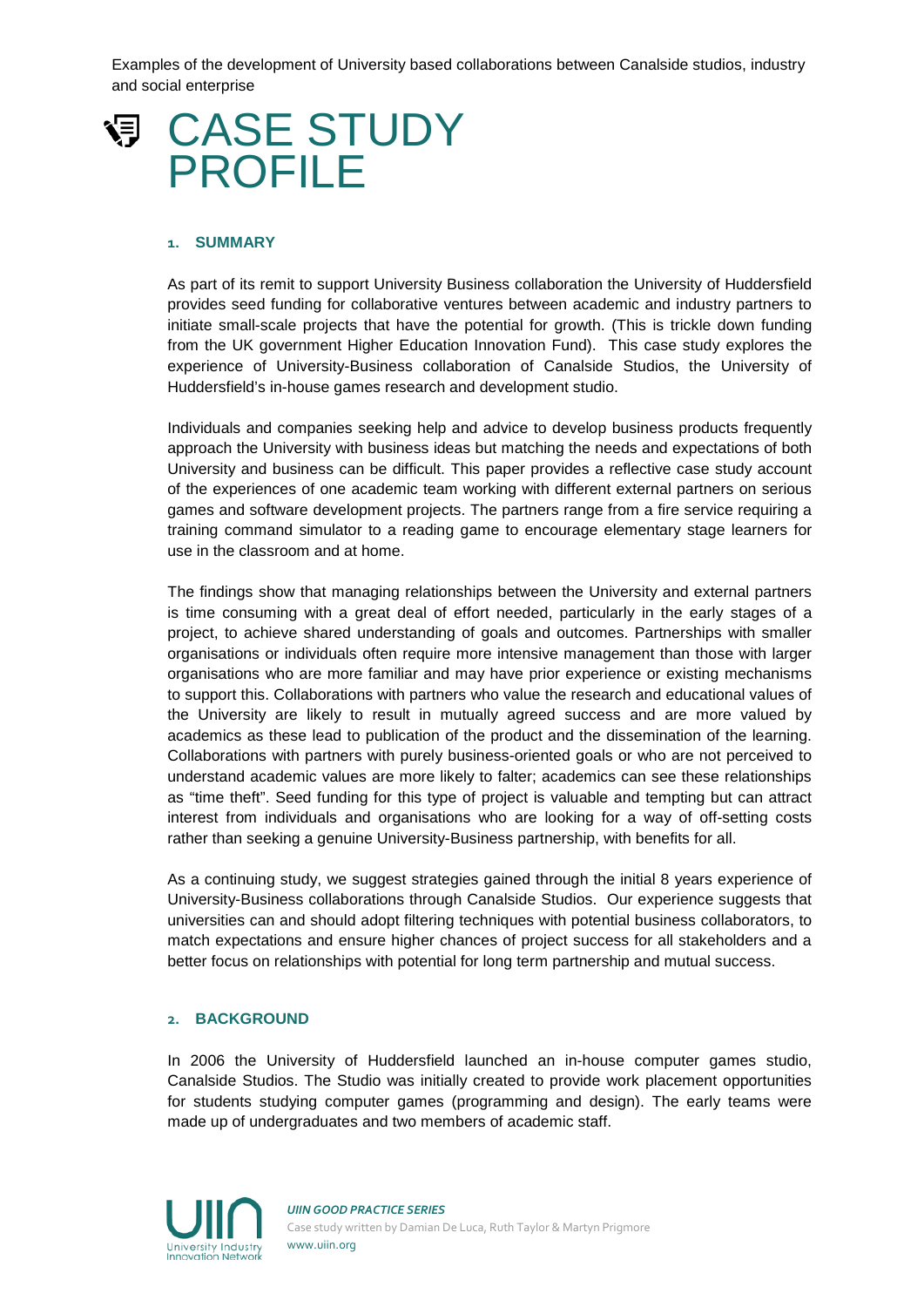After delivering successful entertainment games for Microsoft Xbox (YoHo Kablammo and Missing Reel) this success of the studio delivering commercial software raised the profile of the studio team and highlighted its potential for other types of project including those with a more academic focus. Colleagues approached the Canalside Studio team from the Arms and Armour Research Institute to work with The Royal Armouries museum in Leeds to develop digital interactive museum displays that would appeal to the Xbox generation. The studio went from strength to strength, many projects were undertaken with various commercial and social enterprise partners.

| <b>External Partners</b> |                      | <b>Internal Partners</b>          |                      |                      |                                     |
|--------------------------|----------------------|-----------------------------------|----------------------|----------------------|-------------------------------------|
| Organisation             | Project              | <b>Business</b>                   | Organisation         | Project              | <b>Business</b>                     |
| Microsoft Xbox           | YoHo                 | Commercial                        | University of        | EU                   | Game                                |
|                          | Kablammo             | Game                              | Huddersfield /       | Researcher           |                                     |
|                          |                      |                                   | European Union       | Night                |                                     |
| Microsoft Xbox           | <b>Missing Real</b>  | Commercial                        | History              | <b>Tudor Trumps</b>  | Serious Game                        |
|                          |                      | Game                              | Department           |                      | (Education)                         |
|                          |                      |                                   | UoH*                 |                      |                                     |
| Royal                    | Gun Viewer &         | Serious Games                     | History              | Social identity      | Serious Game                        |
| Armouries                | Digital              | (Public                           | Department           | and class            | (Education)                         |
| (Leeds)                  | Interactive          | engagement)                       | UoH*                 |                      |                                     |
| Frazier                  | Digital              | Serious Games                     | Podiatry             | Orthopaedic          | Serious Game                        |
| International            | Interactives         | (Public                           | Department           | (podiatry)           | Simulation                          |
| Museum                   |                      | engagement)                       | UoH*                 | surgery              | (Educational                        |
|                          |                      |                                   |                      | simulator            | training)                           |
| <b>Blue Chair</b>        | Prototype            | Serious Game                      | <b>Child Nursing</b> | Huddle street        | Serious Game                        |
| Creative                 |                      | (Education early                  | Department           |                      | (Virtual learning                   |
|                          |                      | readers)                          | UoH <sup>*</sup>     |                      | environment)                        |
| Castle Hill              | Prototype            | Serious Game                      | Nursing              | Human heart          | Serious Game                        |
| School                   |                      | (Accessible                       | Department           | anatomy              | (Education                          |
| (special                 |                      | Education)                        | UoH*                 |                      | training)                           |
| educational              |                      |                                   |                      |                      |                                     |
| needs)                   |                      |                                   |                      |                      |                                     |
|                          |                      |                                   |                      |                      | <b>Serious Games</b>                |
| Apple Inc. &             | Smart phone          | Commercial                        | Music                | Stonehenge           |                                     |
| Google play              | games Katu           | Game                              | Department           | visualisation        | (Public                             |
|                          | Toka & Lapsus        |                                   | UoH*                 |                      | engagement)                         |
| <b>Mold Green</b>        | Reading              | Serious Game                      | Music & History      | <b>Aural History</b> | <b>Serious Games</b>                |
| School                   | application          | (Education                        | Departments<br>UoH*  | application          | (Public                             |
| West                     | Prototype<br>Driving | training)<br><b>Serious Games</b> | Arms and             | Various Digital      | engagement)<br><b>Serious Games</b> |
| Yorkshire Fire           | Simulator            | (Public                           | Armour               | Interactives         | (Education &                        |
| Service                  |                      |                                   | Research             |                      | Public                              |
|                          |                      | engagement)                       | Institute            |                      |                                     |
|                          |                      |                                   | UoH*                 |                      | engagement)                         |
| West                     | Command              | <b>Serious Games</b>              |                      |                      |                                     |
| Yorkshire Fire           | simulator            | (training)                        |                      |                      |                                     |
| Service                  |                      |                                   |                      |                      |                                     |
|                          |                      |                                   |                      |                      |                                     |
| West                     | Student              | <b>Serious Games</b>              |                      |                      |                                     |
| Yorkshire                | awareness            | (Public                           |                      |                      |                                     |
| Police                   | qame/                | engagement)                       |                      |                      |                                     |
| Commission               | application          |                                   |                      |                      |                                     |
|                          |                      |                                   |                      |                      |                                     |

\* UoH University of Huddersfield

The above table highlights the projects undertaken since 2006 by the two key members of staff and the wealth of experience gained. The students involved in the enterprise are placed from their undergraduate bachelors degree after two years of study. The students spend a single year in the studio on work placement and then return to their studies.

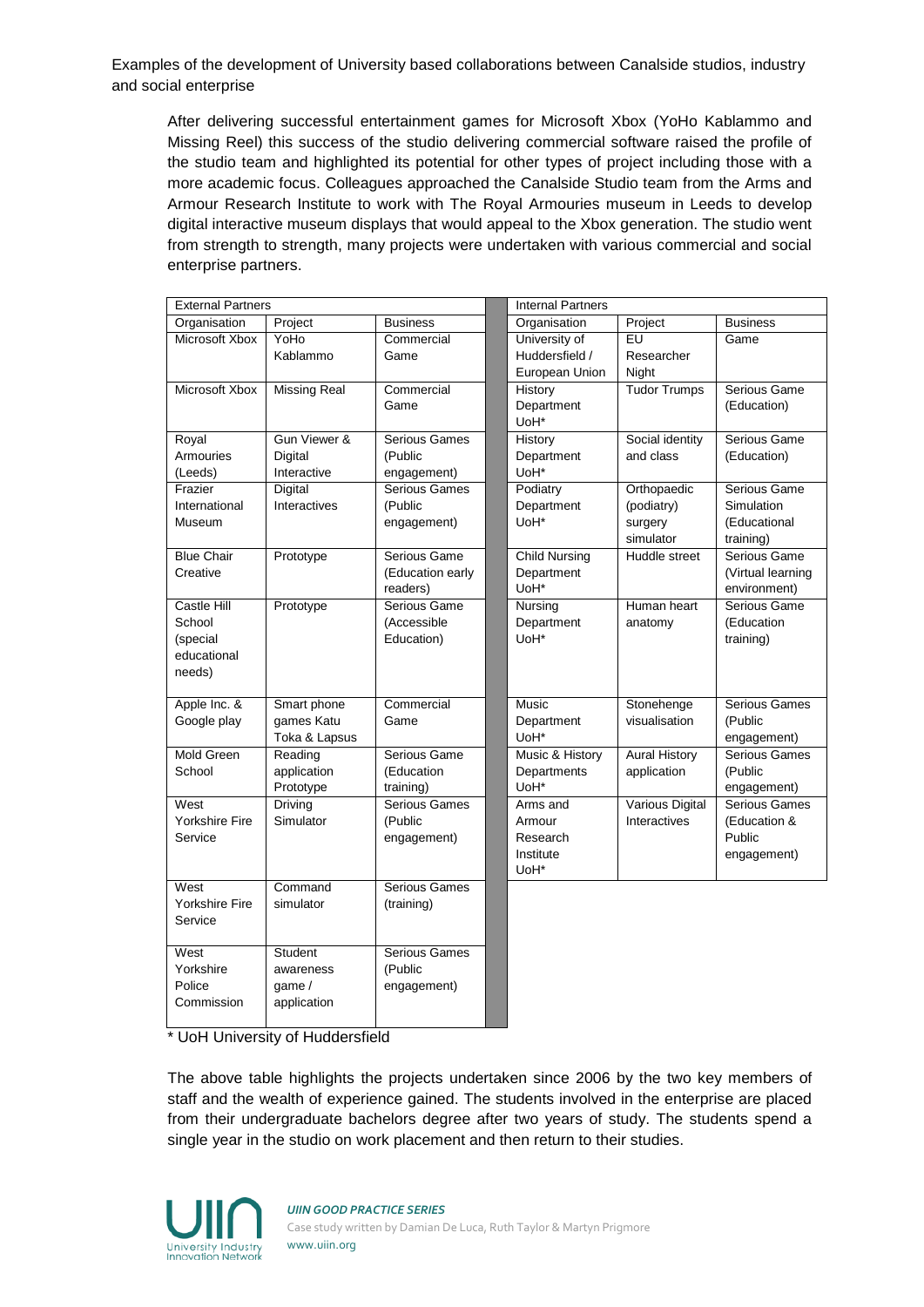#### **3. OBJECTIVES**

The studio has four main stakeholders in the relationship; the studio, academic staff, business partners and the students. As can be seen from the table above the business partners ranged from commercial platform holders, social enterprises to internal University partners. The table below lays out the key objectives of the initiative and highlights stakeholder criteria.

| Objective                     | Studio  | <b>Staff</b> | Partner | <b>Student</b> |
|-------------------------------|---------|--------------|---------|----------------|
|                               | outcome | outcome      | outcome | outcome        |
| <b>Work Placements</b>        |         |              |         |                |
| Enterprise                    |         |              |         |                |
| Education                     |         |              |         |                |
| Research                      |         |              |         |                |
| <b>Curriculum Development</b> |         |              |         |                |
| Entrepreneurial mind-set      |         |              |         |                |
| Esteem                        |         |              |         |                |
| Impact                        |         |              |         |                |
| Community                     |         |              |         |                |
| Ecosystem                     |         |              |         |                |
| Sustainability                |         |              |         |                |
| Financial income              |         |              |         |                |

#### **4. RESPONSIBILITY**

The projects table indicates the studio is a route for both commercially aware partners and also charitable and social enterprises to engage the University. The responsibility for the various projects is shared between the two key members of studio staff and the support structures within the University. A typical route for a client to the studio could be through the University Enterprise office; the contact is passed on to the studio, which, after consultation with the client determine if the project is feasible, given the capabilities of the studio and a match to the studio strategy. After the initial years the studio formed networks within the working partnerships and through both the game and academic publications, leading to word of mouth referrals from existing partners. The responsibility for the management of the studios is with the two core academics and the responsibility for the successful implementations of the project lies with the entire stakeholder team.

# IMPLEMENTATION **M** & FUNDING

#### **5. STRATEGY & ACTIVITIES UNDERTAKEN**

Universities are now being asked to fulfil an economic role outside of providing highly educated workers. Government policy now requires universities to become more self sustaining through student fees and more enterprising through the exploitation of their

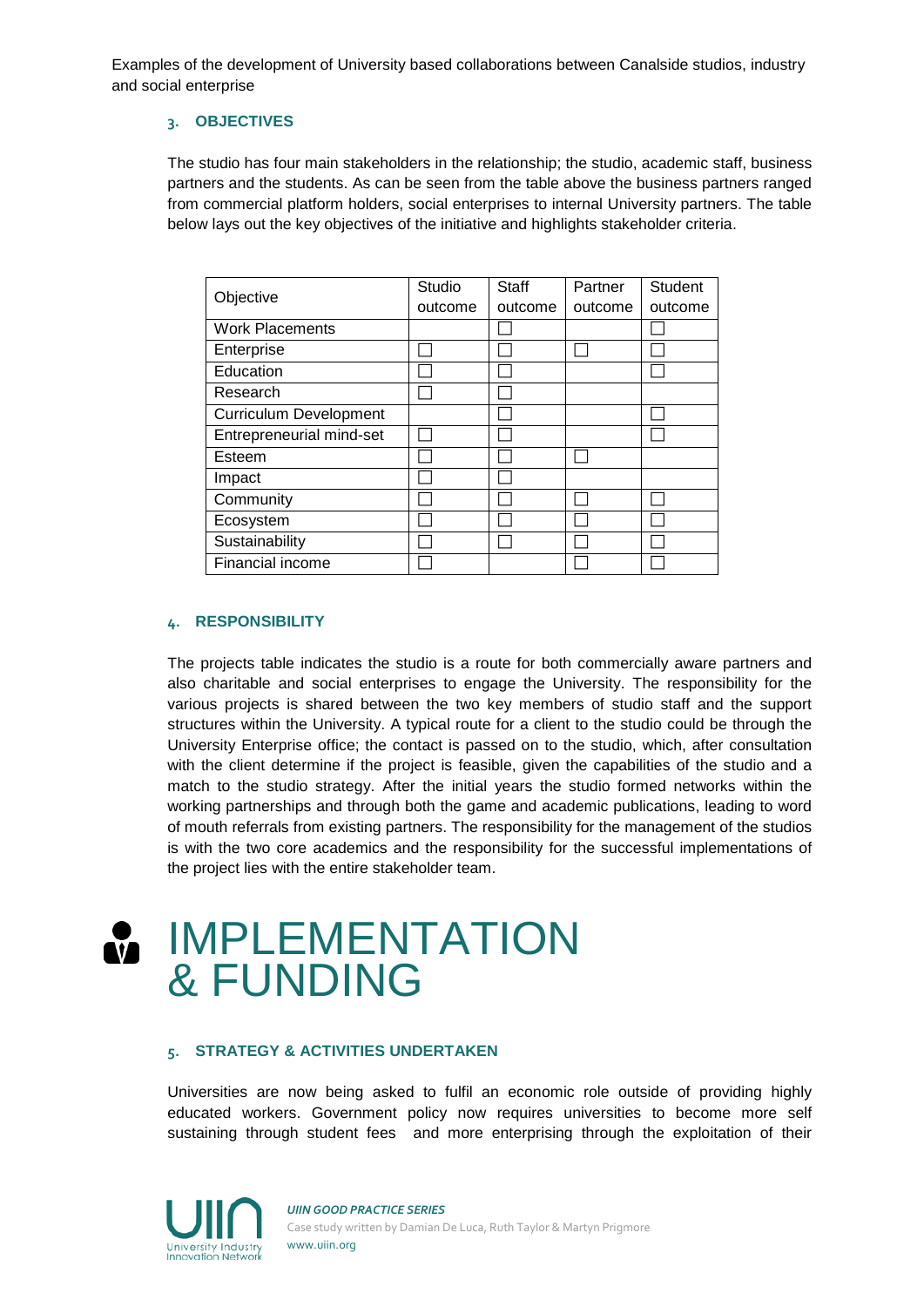intellectual property and research and enterprise activities. The policy makers see the modern university as an entrepreneurial establishment; a partnership between government, industry and universities, 'the triple helix' creating innovation, wealth and economic prosperity.

The University and School strategic plans emphasise the move by UK Universities to engage in the wider economic and enterprise direction of government policy. The studio model has allowed the government policies on placements, research and enterprise to be partly fulfilled.

Commercial and research projects

- ▶ 5 Commercial games
- ▶ 7 Public engagement serious games
- ▶ 5 Educational serious games
- 4 Simulation / training serious games

The studio's strategy initially to develop knowledge of computer video games practice and to provide staff authenticity and student placement opportunities was successful. Over the eight years of projects the studio has moved from a commercial games studio manned by academic staff and placement students to a hybrid video games studio and serious games research facility. This shift in focus is aligned to the developments and strategy of the University. In 2006 the university of Huddersfield was a mainly teaching led institution, by 2014 it is a research led institution, Times Higher Education (THE) Entrepreneurial University of the Year 2012 and THE University of the year 2013. The studio has mirrored the University strategy and has moved from students being exclusively from the University undergraduate taught programmes to a combination of postgraduate research (PGR) and undergraduate students. This shift in strategy and focus can be seen in the profile of projects undertaken, initially being commercial game focused to a serious game visualisation focus.

#### **6. MONITORING AND EVALUATION**

The studio monitors it outputs based on the deliverables for any given project and the satisfaction of the stakeholders and clients concerned. The studio uses both qualitative and quantitative methods to determine the Cost Benefit Analysis (CBA) of the studio projects and the appropriate outputs as the benefits to the various stakeholder are numerous and complex.

The following table is an example of benefits to stakeholders.

| <b>Benefits</b>                                                                            | Studio | Staff | Partner | Student |
|--------------------------------------------------------------------------------------------|--------|-------|---------|---------|
| Placements                                                                                 |        |       |         |         |
| Enterprise<br>• Projects / Software<br>Research<br>• Consultancy<br>• Spin out             |        |       |         |         |
| Education                                                                                  |        |       |         |         |
| Research<br>• Journal papers<br>• Conference presentations<br>• Masters by Research awards |        |       |         |         |



#### *UIIN GOOD PRACTICE SERIES*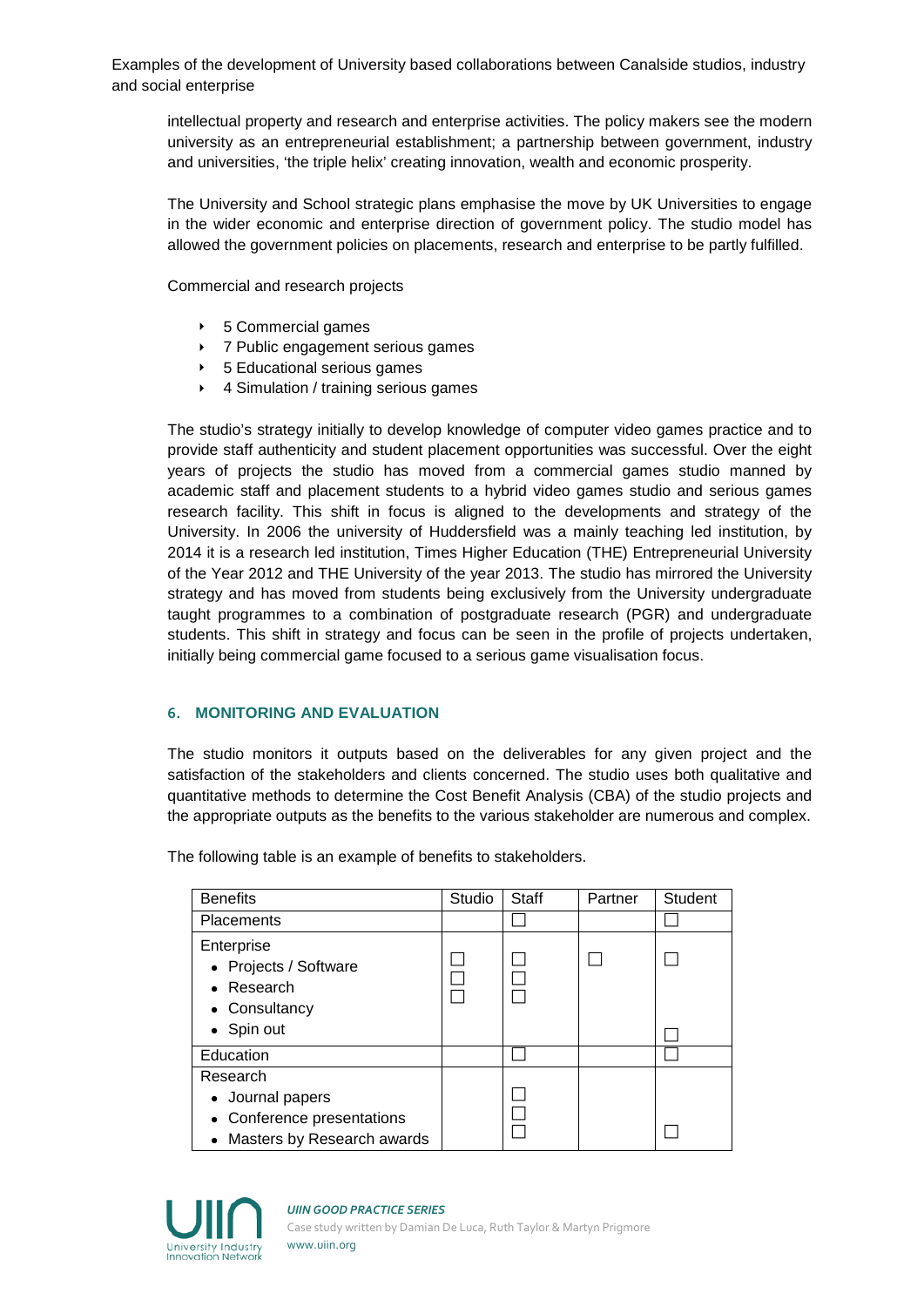| <b>Curriculum Development</b><br>• Currency<br>Feed in<br>• Authenticity |  |  |
|--------------------------------------------------------------------------|--|--|
| Entrepreneurial mind-set                                                 |  |  |
| Esteem<br>Industry value<br>Research esteem<br>Recruitment               |  |  |
| Impact<br>• Research impact<br>• Software impact                         |  |  |
| Community                                                                |  |  |
| Ecosystem                                                                |  |  |
| Sustainability<br>• Stakeholder value<br>Student recruitment             |  |  |
| Financial income                                                         |  |  |

The table above are not the full benefits of the studio and it is not always possible to translate benefits into straightforward monetary value.

Through CBA we attempt to measure the positive or negative consequences of a project:

- a. Value and effects on users or participants
- b. Value and effects on non-users or non-participants
- c. Internal effects
- d. External effects
- e. Social benefits

#### **7. SUSTAINABILITY MEASURES**

The establishment of Canalside studios back in 2006 and the initial seed funding of £200,000 led to a successful first title and subsequent commercial games releases. The studio model is not simply based on income generation. As can be seen from this case study, stakeholders derive different value through the outputs of the studio. The main output that benefits teaching is increased student entry profile and sustainability in student numbers recruited to the games degrees. Through questionnaire and empirical evidence we found students chose to study at Huddersfield because we do not just teach games we make games. Therefore the University selects to annually fund the studio bursaries and on-going costs. The additional income through sales, grants and venture funds is used to purchase project specific equipment, fund PGR students and to fund dissemination of the studio good practice through events such as UIIC.

Prior to the change in UK University funding (2011) the Higher Education Funding Council for England (HEFCE) provided funding to universities for students on a placement year. The HEFCE pro rata contribution was allocated by the school to cover over 50% of costs of student bursaries in the Studio.

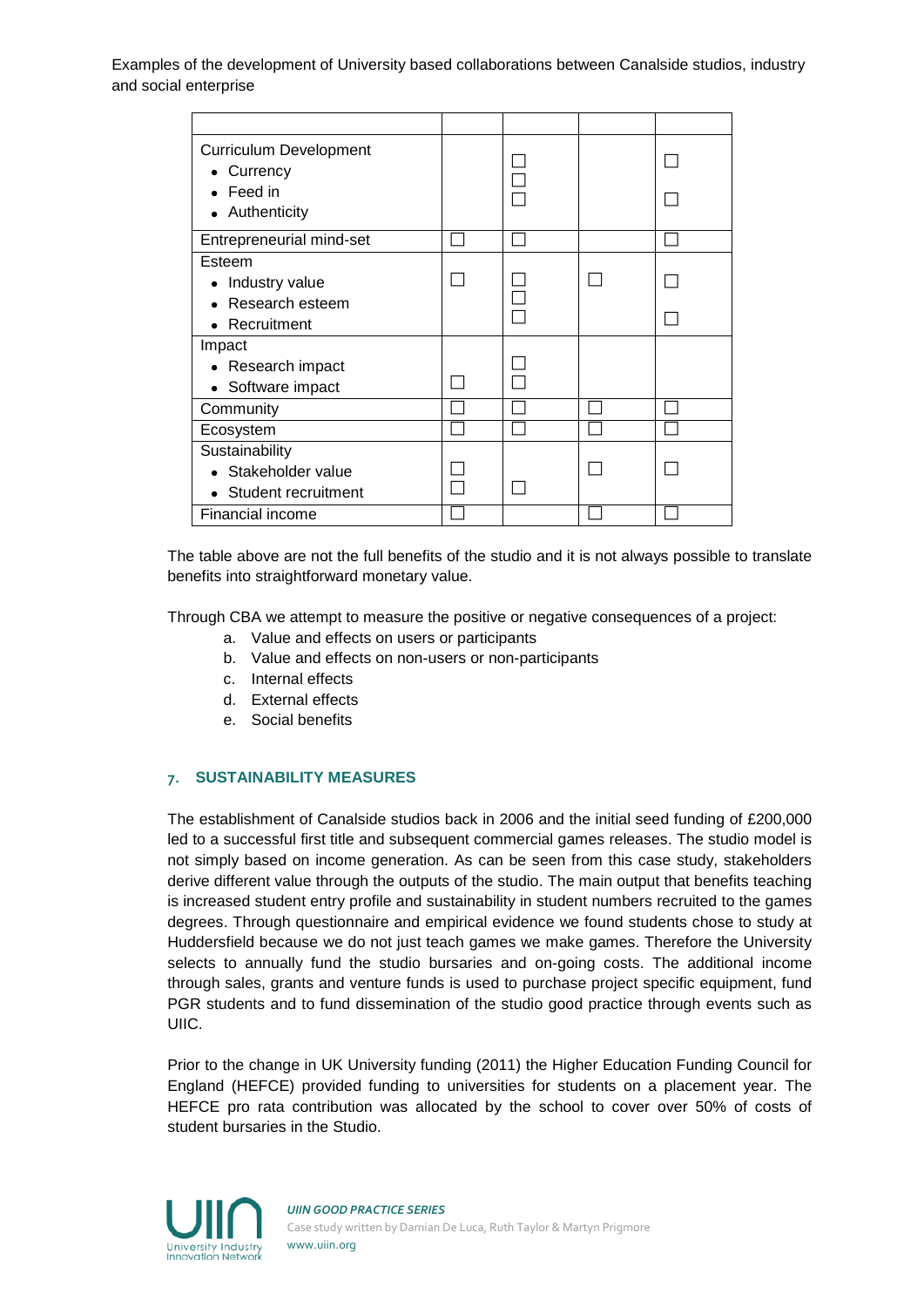#### **8. COSTS**

The table below indicates running costs.

| Item                     | Cost                             |
|--------------------------|----------------------------------|
| <b>Student Bursaries</b> | £8,000 per student (typically 8) |
| Equipment maintenance    | £2,000                           |
| New equipment            | £3,000                           |
| Travel                   | £2,000                           |
| Miscellaneous            | £1,000                           |
| Total costs              | £72,000                          |

NB. All indirect costs i.e. room, heating, Internet and telephone are covered by the School.

#### **9. FUNDING**

The studio was initially seed funded through an internal University strategic grant of £200,000. The studio used the money to establish a studio environment; desks, equipment, licences and student bursaries. The University provides annual funding as described above and subsequent additional case-by-case project funds have been sought through various means.

- 1. Research council bids (research)
- 2. European Grants (ERDF) funds, i.e. to support University outreach programmes.
- 3. Higher Education Innovation Funds (HEIF)
- 4. Collaborative Venture Funds (CVF) Designed to inject initial funding into a project. These funds are small pockets of money design to rapidly develop an idea to see if any future potential value exists
- 5. Self funded projects
- 6. Regional development grants
- 7. Combinations of the above

# **OUTCOMES** & IMPACT

#### **10. OUTCOMES**

Student placements Masters by Research awards (PGR) Staff authenticity Staff publications Studio publications (games) Contract research **Consultancy** Joint funding applications Research software Heritage tools Educational tools



## *UIIN GOOD PRACTICE SERIES*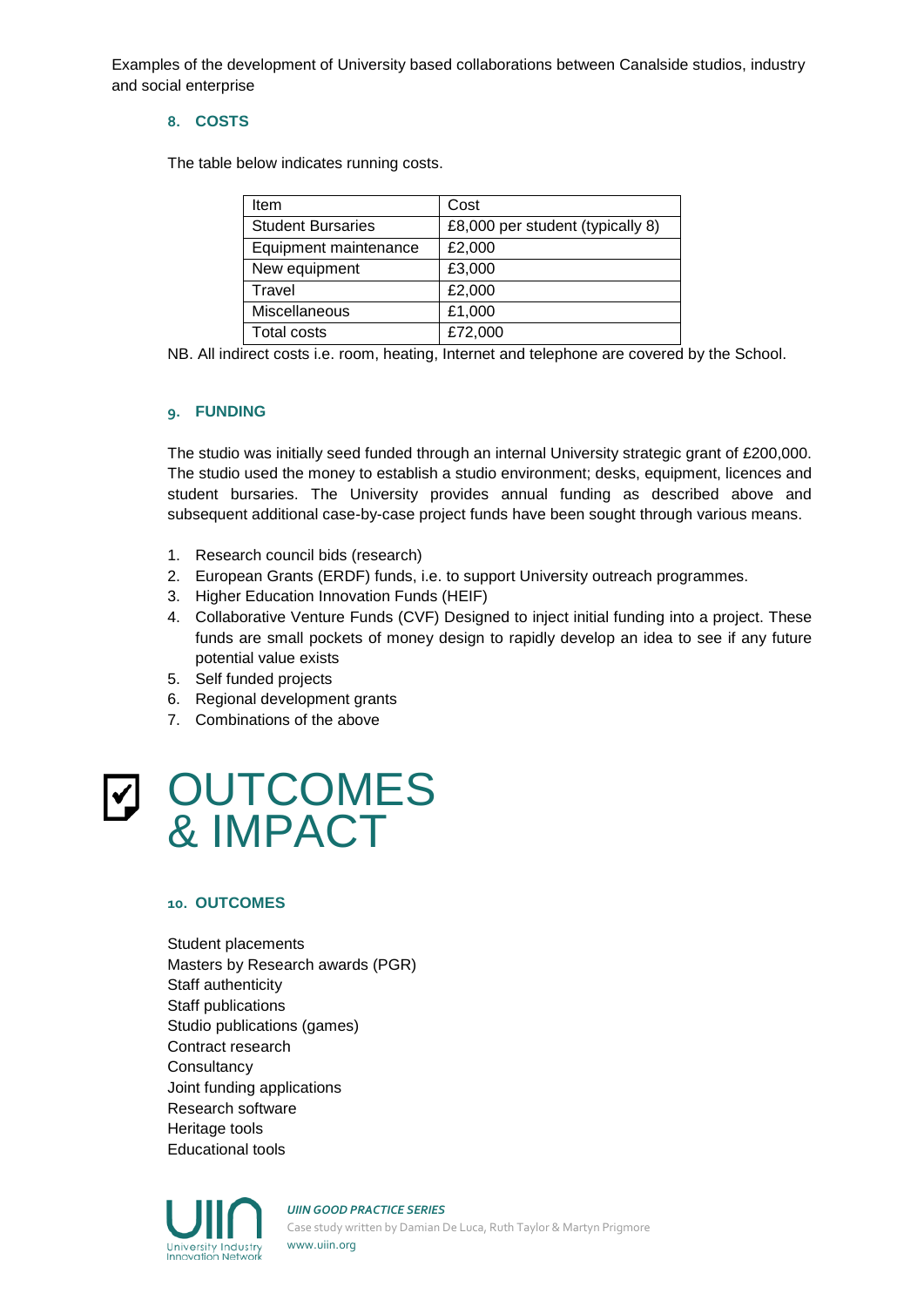Intellectual property (research) Collaborative networks Ecosystem (Research & Enterprise)

#### **11. IMPACTS**

Studio activities help to inform teaching and curriculum and add authenticity to the studio academic team. The studio is an interface with industry partners from the both the video game and other industry partners. The studio allows external facing interdisciplinary crossuniversity working, supporting diverse industry / academia networks. These have culminated in an ecosystem being developed around the University Innovation centre with three games companies taking up residence within the first year of the centre opening. The advantages for the companies involved are numerous, with access to academic staff and the ability to recruit from the current student base.

Short-term impacts

- Access to CVF funding
- Authenticity
- Industry recognition
- Awareness

Long-term impacts

- Proven track record in development
- Access to higher level funding
- Academic & Industry recognition
- Diverse partnerships
- Video / Serious Games ecosystem

#### **12. INVOLVED STAKEHOLDERS AND BENEFICIARIES**

| <b>Student Perspective</b> |                                                         |
|----------------------------|---------------------------------------------------------|
|                            | Computer Games Development and knowledge transfer.      |
| Goals                      | A good work place experience.                           |
|                            | Esteem, publication of their work                       |
|                            | Student attendance.                                     |
| Method and<br>measurement  | Suitable and completed projects.                        |
|                            | Improving and developing knowledge                      |
|                            | 100 % of students successfully complete work placement. |
| Success indicator          | Publication and recognition of their work.              |
|                            | Clear knowledge increase.                               |
|                            | Increase in maturity.                                   |



## *UIIN GOOD PRACTICE SERIES*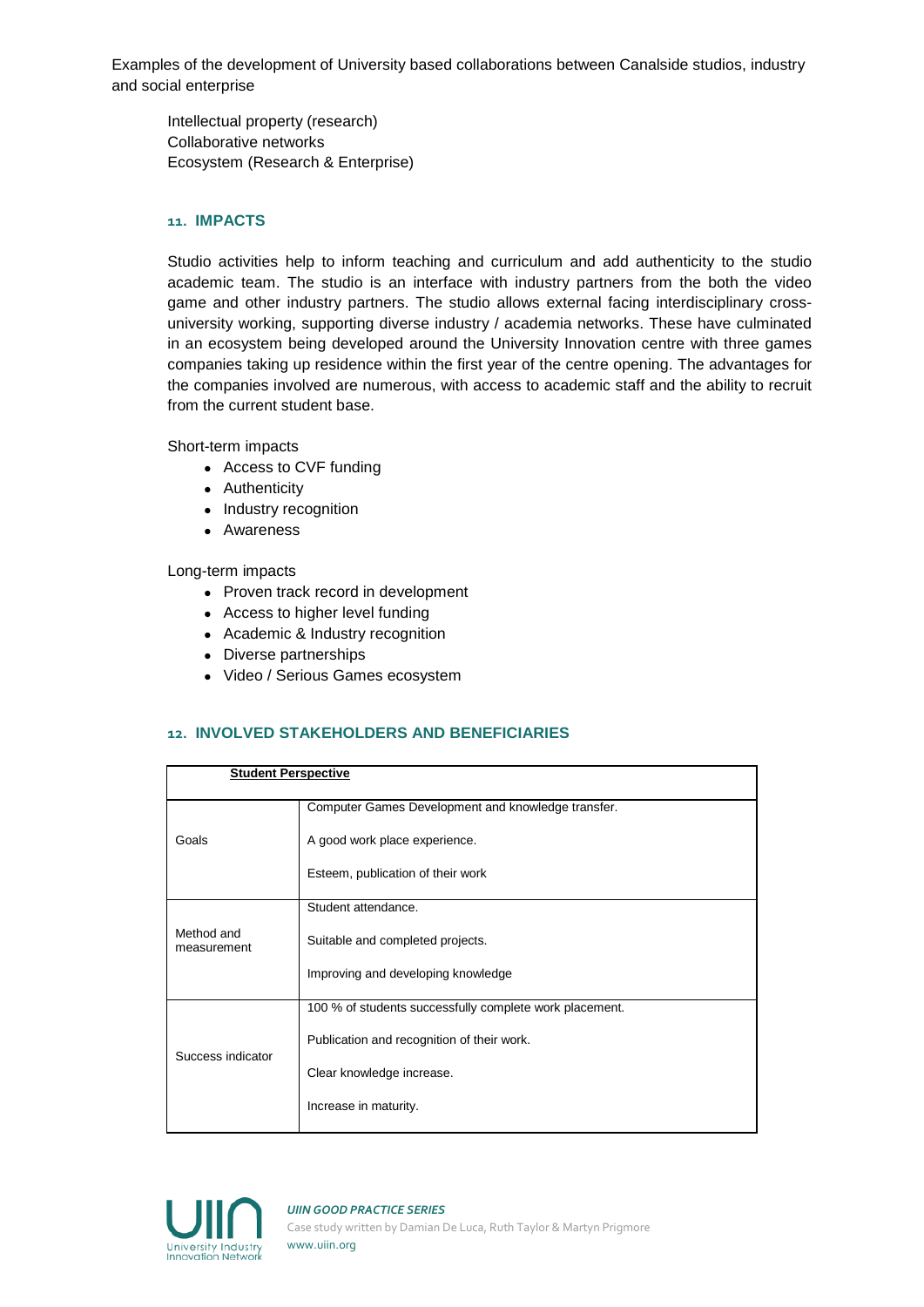|                             | Improvement in their social networking skills.                                                               |
|-----------------------------|--------------------------------------------------------------------------------------------------------------|
|                             | Lack of management.                                                                                          |
| <b>Risk</b>                 | Lack of commitment.                                                                                          |
|                             | Disappearance of early management enthusiasm Instructor ability to maintain<br>the motivations               |
| <b>Academic Perspective</b> |                                                                                                              |
|                             | Academic authenticity.                                                                                       |
| Goal                        | Esteem, publication of project and dissemination of research findings.                                       |
|                             | Increased social capital.                                                                                    |
|                             | Recognition by students, colleagues and industry colleagues.                                                 |
| Method and                  | Publication of project outputs.                                                                              |
| measurement                 | Publication in peered reviewed journals of research findings.                                                |
|                             | Increased access to potential collaborators.                                                                 |
|                             | Increase in course and studio recognition.                                                                   |
|                             | Increase in capabilities.                                                                                    |
| Success indicator           | Studio outputs                                                                                               |
|                             | Research outputs                                                                                             |
|                             | Increase in potential projects and their scope in terms of size and complexity,<br>multi disciplinary nature |
|                             | Lack of personal commitment                                                                                  |
| <b>Risk</b>                 | Lack of management support and commitment.                                                                   |
|                             | Lack of focus on project objectives and or stakeholder outcomes.                                             |
| <b>Industry Perspective</b> |                                                                                                              |
|                             | Project is delivered to brief.                                                                               |
|                             | Access to social capital and knowledge.                                                                      |
| Goal                        | Access to funding.                                                                                           |
|                             | Access to future employees and their education.                                                              |
|                             | Milestones hit and project delivered on time and within budget.                                              |
| Method and                  | Increased company knowledge and potential projects.                                                          |
| measurement                 | Increase in co-funded projects and R&D.                                                                      |
|                             | Growth and capable employees.                                                                                |
| Success indicator           | Published projects yielding an income stream.                                                                |



#### *UIIN GOOD PRACTICE SERIES*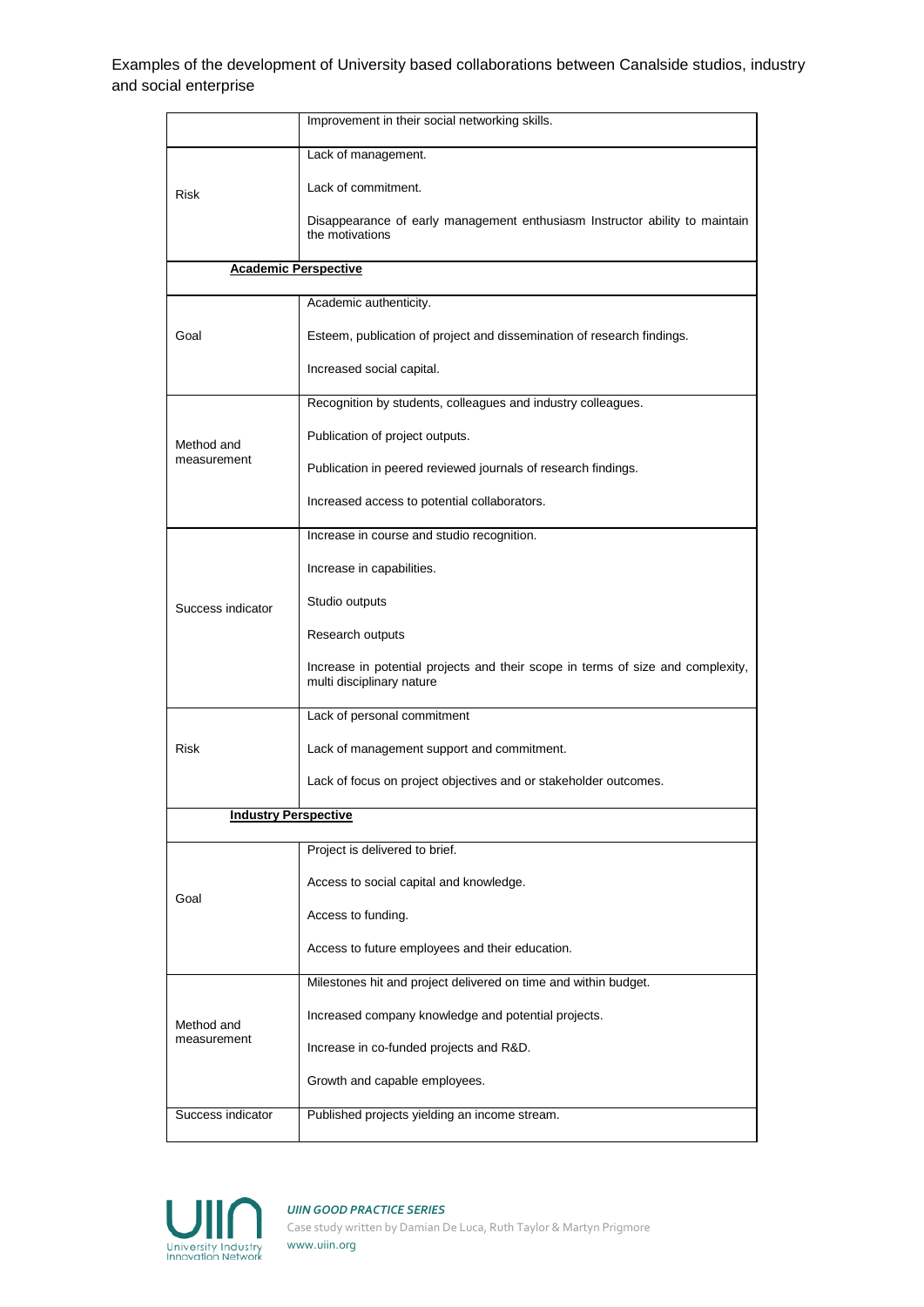|                   | Increase in project type and scope.                                                  |
|-------------------|--------------------------------------------------------------------------------------|
|                   | Increase in financial support from funding bodies.                                   |
|                   | Strong growth and future potential.                                                  |
|                   | Overly ambitious project expectations, resulting in project not delivering to brief. |
| <b>Risk</b>       | Lack of commitment from management and staff.                                        |
|                   | Over reliance on co funded income streams.                                           |
|                   | Lack of market take up and resulting growth.                                         |
|                   | <b>University Management Perspective</b>                                             |
|                   | Student satisfaction.                                                                |
| Goal              | Staff satisfaction.                                                                  |
|                   | Improved research and teaching.                                                      |
|                   | Institutional esteem.                                                                |
|                   | National Student Survey.                                                             |
| Method and        | Well being at work survey.                                                           |
| measurement       | Student recruitment metrics; quantity and quality.                                   |
|                   | University league tables.                                                            |
|                   | Top 10% for student satisfaction.                                                    |
| Success indicator | Top 10% for staff wellbeing.                                                         |
|                   | Higher entry profile students, while maintaining or improving student intake.        |
|                   | Continuous improvement in league table position.                                     |
| <b>Risk</b>       | Student satisfaction drops due to focus on enterprise and research.                  |
|                   | Staff work-life balance, leading to key staff leaving the institution.               |
|                   | Insufficient students to make a course of study viable.                              |
|                   | Drop in league table and esteem, leading to reduced income.                          |

#### **13. AWARDS / RECOGNITION**

The studio has been recognised as an area of best practice by the UK computer games industry and regionally by Game Republic. The studio has won awards from Microsoft for games design. The University of Huddersfield has awarded a member of studio staff an enterprise merit.

Both academic staff are Fellows of The Royal Society of the Arts (FRSA) due to the studios achievements.

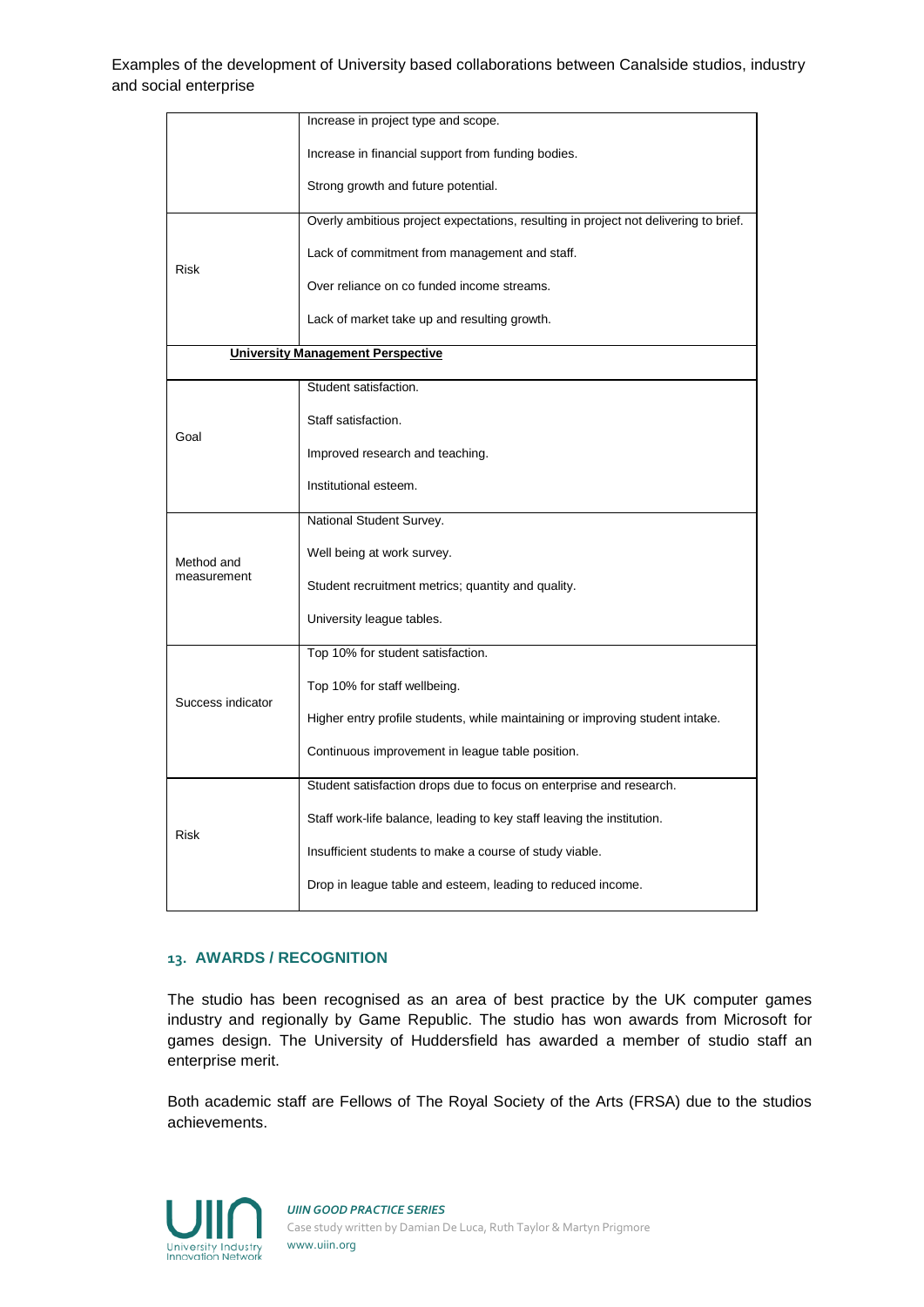Other UK universities have now implemented a similar studio model on their games and multimedia departments.



#### **14. PRIMARY CHALLENGES**

The academic staff leading the project had no commercial video games development experience and limited research and enterprise experience. The studio is an alternative to the more traditional research led activities, however the University had no formal mechanism for training and development of academic staff that wished to engage in these types of enterprise activities.

The initial development of working relationships between academia and the computer video games industry was not easy; the 'Industry' perception of the Studio was 'a foolhardy endeavour' with 'limited chances of success' given the inexperience of the team involved. Interactions between industry and the University needed to be moved from mainly curriculum based to 'How to make a game'. It was clear that the staff team would need developing, the Studio students having limited knowledge would need developing and industry help and guidance would be required to ensure that the first game development project succeeded.

The initial publishing contract from Microsoft Xbox required business approval and was unfamiliar to both the University and the School senior staff; involving American contract law, American tax system and indemnity insurance. This unfamiliarity meant senior staff were reluctant to sign the contract until approved by the University legal team. The lack of knowledge around indemnity insurance for computer games initially led to long delays until total liability per case had been explained.

Problems arose between the working practices of the University and the games industry, for example in arranging suitable security both physical and for computer networks. Suitable levels for both had to be implemented and the studio required a separate network to the academic network provided through JANET the UK government computer network for research centres and universities. The video games industry (Microsoft Xbox team) were timely in their responses and precise in their details; having a multinational partner was initially intimidating for the staff involved, however the Xbox team were always understanding, business like, friendly and supportive removing any anxieties. The University moved at a somewhat slower pace on decision-making and could be vague when presented with these non-traditional commercial activities.

The School initially labelled the studio as a teaching activity and not as an enterprise activity leading to issues with budget control and access to further funding. The problems encountered highlighted the lack of commercial awareness in this sector and for enterprising staff the lack of understanding and agility in University administrative practices in supporting this type of activity. Staff needed a greater understanding of how the University operated and a change in ways of working in order to facilitate the projects. A shift in culture was required from teaching related values; 'individual learning', 'experience', 'process' in a safe

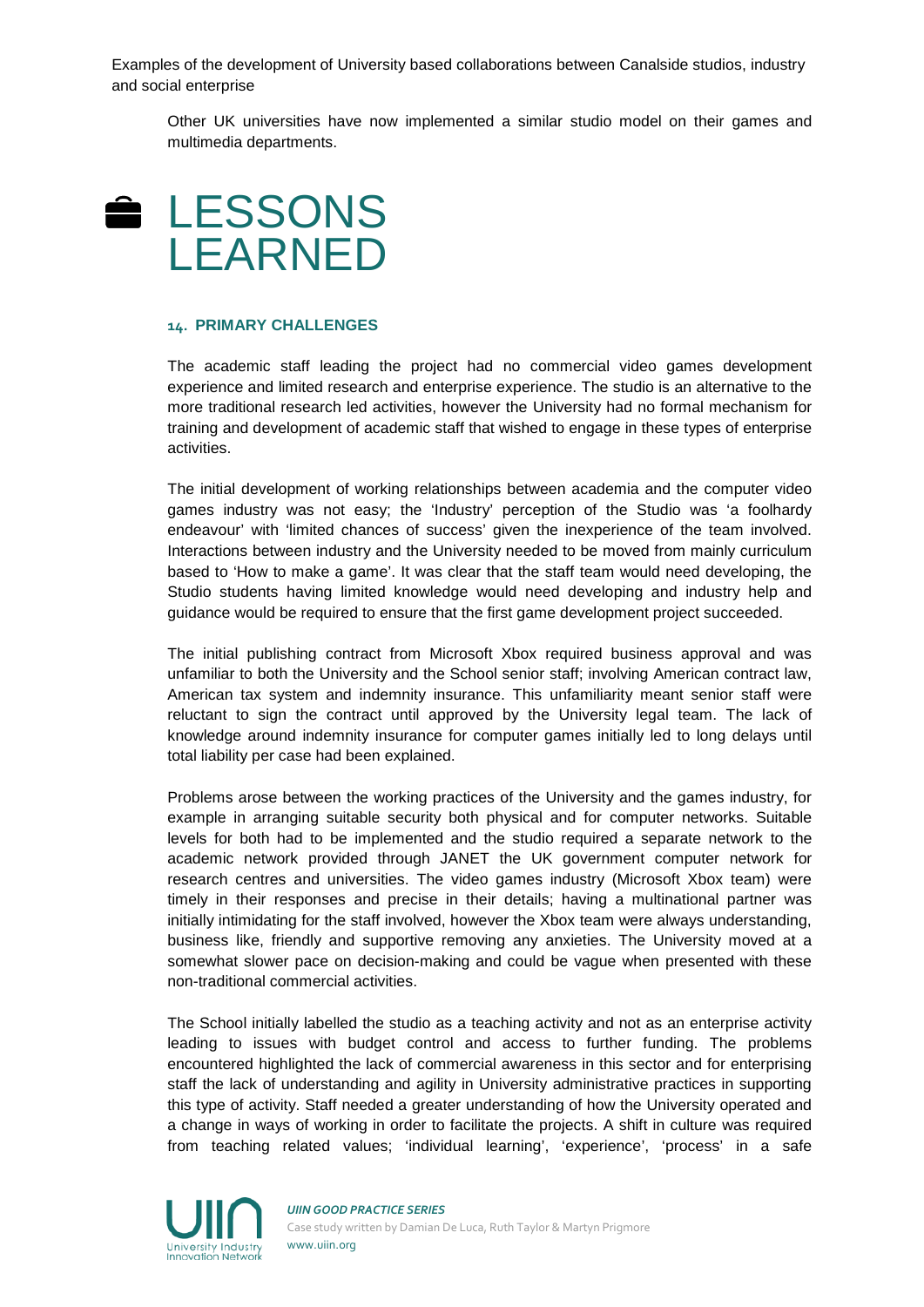environment where failure has value to practical industry values like 'time', 'cost', 'quality' and 'team work'.

Key stakeholders in the studio had different notions of success and the outputs from a single project varied. Academics needed to produce strong research focused outputs together with providing a sound studio base to feed into the curriculum. Students required a valid placement experience. The games industry and project partners required a fully tested and polished final software solution, which adhered to technical and design requirements.

#### **15. SUCCESS FACTORS**

Success factor from social enterprise collaborations

Collaborations between universities and social enterprise organisations often encounter issues that can impede or challenge the undertaking. Many of these issues are predictable and can be alleviated to an acceptable level for all concerned once precise goals are determined and the scope and limits of a project are agreed.

Because universities in the UK are publicly funded, and as educational establishments are broadly perceived as working for the benefit of the public and therefore for 'public good', it could be argued that there is a natural affiliation between universities and social enterprises based on values. However changes to funding in UK universities and the move to more corporate forms of management and organisation in the sector, including issues around diversification of income and industry engagement, means that there have been significant shifts in the culture and governance of universities making them more business like and less philanthropic than in the past.

Social enterprises seeking to work with universities may not fully understand the changing nature of the university and how a university conducts research and enterprise. Whilst collaborations between universities and external partners may not always be revenue generating for the university there is an expectation of alternate quantifiable value in order to justify the effort, for example in the form of research outputs or 'impact'.

Our own experiences through the Studio found that partnerships with social enterprises were often complicated by the many voices represented within the organisation and that the problem or project being proposed was not quite resolved enough to be worked on effectively leading to different ideas and approaches on how resource should be employed, and the major direction in which the collaboration should go. This is highlighted when a single organisation commissions a piece of software many competing interests are brought to the fore and have to be resolved before priorities can be established and design work begun.

Social enterprises have knowledge and expertise of their own domain and understanding of the business world in general, however a software studio can seem quite alien as the processes and complexity of making even a small piece of software are often poorly understood and the amount of work involved frequently underestimated. This can lead to embarrassing requests and awkward moments as it becomes necessary to explain that although software, games and apps are everywhere in our society they are seldom quick or cheap to make. This in-turn can lead to emergent goals and a reduction of scope for the project. Clear, measurable goals and objectives need to be tied down from the outset. Even with these in place, interpretation of the deliverables can be mismatched; partners need to be

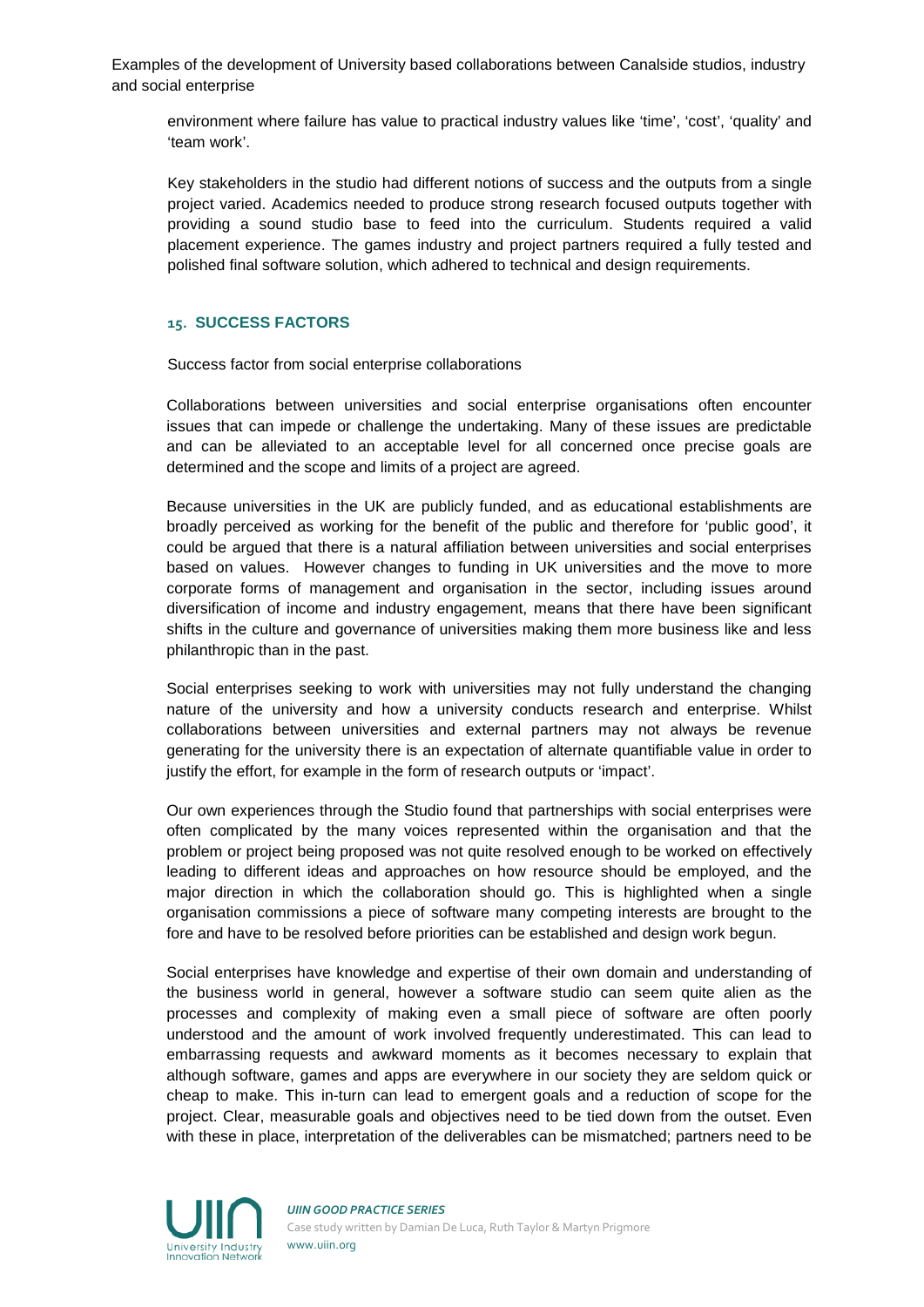in constant consultation over the early stages of the project, with regular updates and discussions on the project flow. A clear lesson on what each partner requires and how often partners input into the project needs to be defined, in terms of human input, time, complexity and deliverables.

To avoid misunderstandings a clear time line needs to be established and knowledge transferred between the parties on working practices of their respective organisations.

All parties must understand their input in the costs and benefits from the project. Typical not for profit budgets have many competing interests, and many have experienced projects where minimal deliverables were achieved. Social enterprises tend to have limited financial resources and are likely to be risk averse and they will understandably be concerned with their responsibility to their own stakeholders. This conservatism can impact on their activities and ventures with new partners where too little risk and initiative translates into fewer benefits, both parties must ensure their skills and resources are complementary. Social enterprises may not fully appreciate the value their brand can bring to a product and esteem attached to working for the enterprise; they may not understand the value created through their partnerships and visa-versa. As the project moves forward parties must maintain focus and not become complacent with their new partners and the responsibilities each has. Communication and sharing knowledge is important to prevent uncertainty and this must be consistent for the duration of any project.

The structure and the culture can be a major source of mismatch, reflected in their working practices, from decision making to availability, the hierarchical nature of the university is in contrast to the consensus driven approach of the social enterprise partner.

#### Conclusion

Social enterprise and university relationships need to be carefully planned, structured, nurtured, maintained and developed in a synergistic nature that enables all to contribute to the undertaking. Fulfilling objectives for the university and the social enterprise and generating value and outputs for all. Recognising and realising the benefits is not straightforward and requires commitment in terms of resources and skills for both parties. There is no simple solution or single best practice to ensure success, certain problems are foreseeable and can be avoided, however some difficulties inevitably arise and effective communication and a willingness to learn is necessary on both sides. Projects are most effective where a team comes together and understanding, forming, norming and performing are developed together with a shared determination to overcome any obstacles.

Principals from both require a full and rich understanding of the factors and processes that drive, sustain, and support their partners' organisations and the rich crossover that these partnerships may bring. Universities are ideally placed to ensure the social enterprise opportunities are developed and theories, concepts and frameworks disseminated, ensuring future success for all.

#### **16. TRANSFERABILITY**

The above case study is broadly transferable and the lessons applied to any university and industry projects. A technology studio capable of producing or prototyping software has multiple applications and provides opportunities for working with diverse partners.

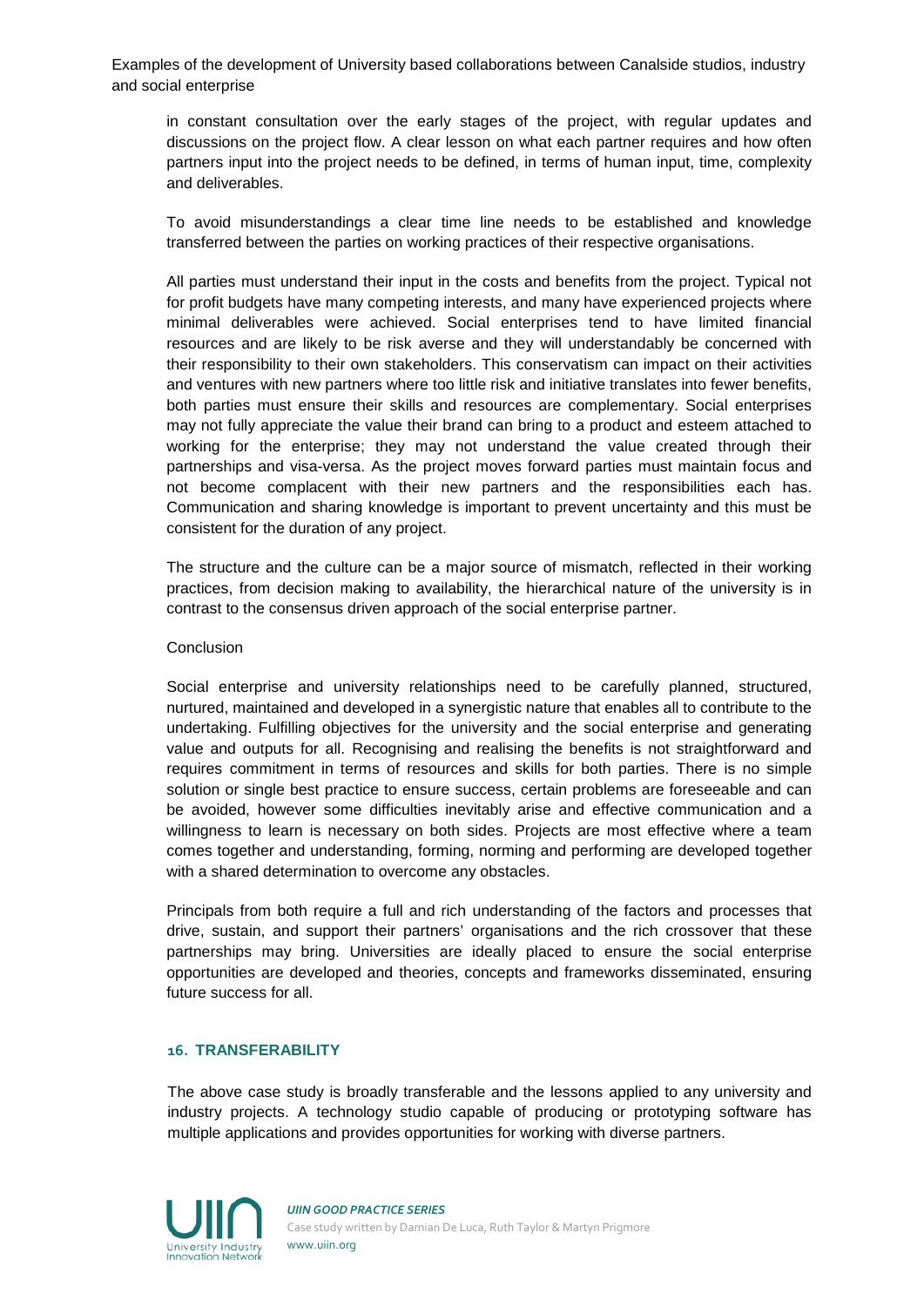#### **Industry benefits**

- Universities can provide bespoke software solutions and training solutions with ongoing, results driven, cost effective solutions.
- With collaboration in place, organisations can access a wealth of cross-disciplinary knowledge and consultancy. Within the Universities, organisations can also access academic social capital.
- Access to this social capital creates the opportunity for organisations to access open research throughout the university, with the potential to apply developments in technology or research to practical or industry problems.
- Organisations with good working relationships with a university are in a position to contribute to courses and curriculum development by providing advice on current industry needs and practice. Industry relevant curricula are important for graduate employability as this gives employers confidence in the university and its students and helps students develop and demonstrate appropriate skills.
- Organisations with close relationships with a university or course (particularly where they contribute to teaching through occasional studio support, guest lecturing etc.) can get early indication of high performing individuals and therefore 'cherry pick' students, and a type of pre-interview can be established.
- Larger organisations can collaborate and then influence the software requirements of a course within the University and influence the direction of the curriculum and tools used to deliver it. This has huge advantages once the students who experience these tools graduate and influence their new organisations technology choices.
- Continuing and professional development for the partner organisations can be assessed and appropriate training courses designed and delivered.
- Partners can access University research and innovation funding streams through these collaborations; these can be joint ventures in either the universities core business of education and or enterprise/research activities.

#### **Academic benefits**

- Placement of students within partner organisations provides employment opportunities and intern opportunities.
- Industry input into the curriculum and it's delivery through shared experiences and projects. This will enhance the curriculum and in turn maintain curriculum currency. Industry provides feedback on the skills and competencies required.
- Working with industry allows partners to recognise future projects and collaborations. These can take the form of commercial work or research or continuing education.
- Strategic partnerships between a particular industry or organisation and a university allow for longer term planning and help to develop centres of excellence and local

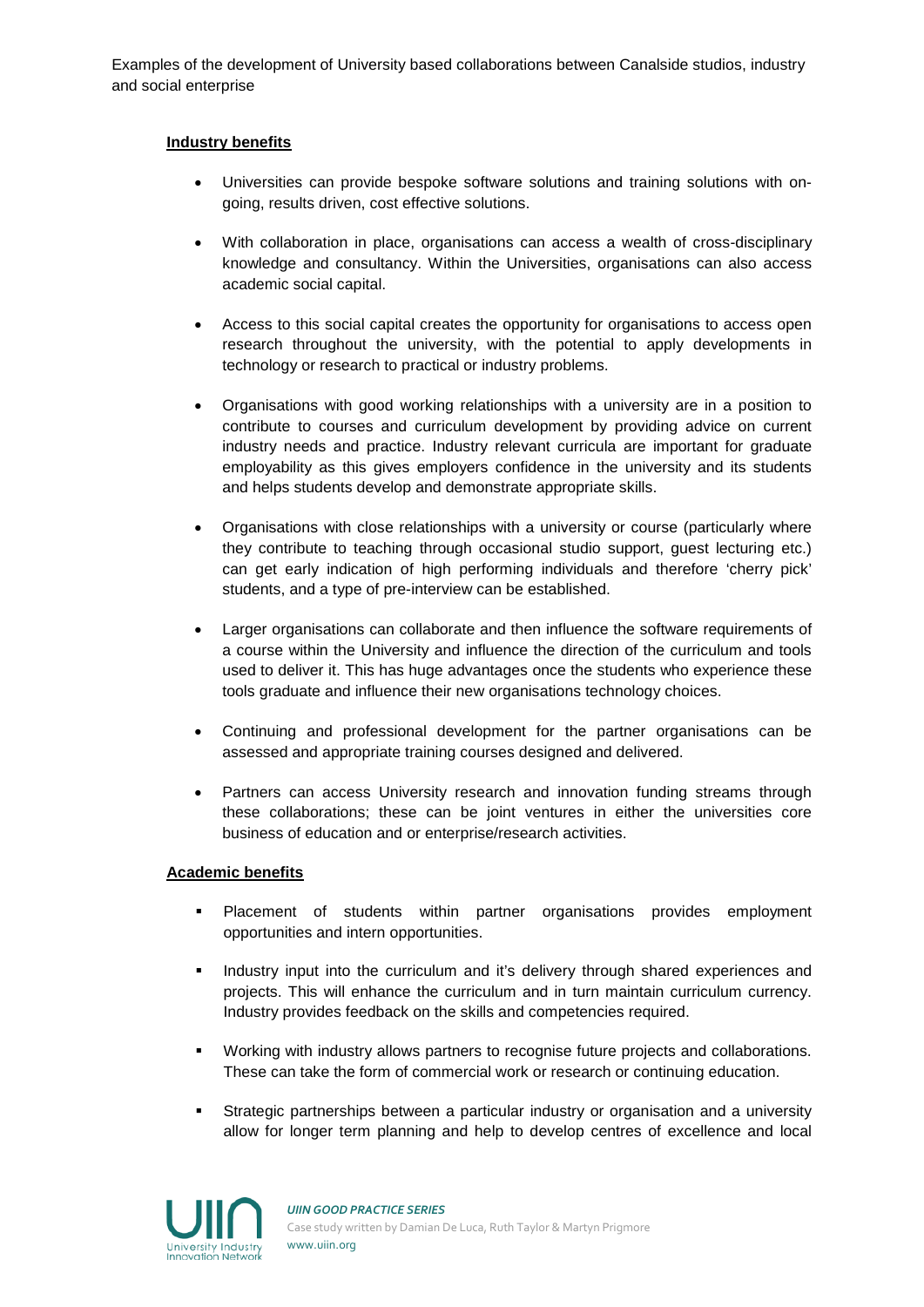clusters of specialist knowledge and expertise.

- Working with industry opens up new funding streams; research councils are increasingly interested in the commercialisation of research and therefore look favourably on joint bids.
- Credibility with industry gives recruitment advantages with future students.
- **THEFTILITILITILITIC** maintains the scholarly knowledge of the academics involved.
- Industry–university cooperation is very effective in generating innovation.
- Economic advantage benefits the local community.

#### Conclusion

This case study has examined and discussed the main issues and important success factors to emerge from empirical evidence from two academics involved in industry-university collaboration across eight years of study. Common themes have emerged through the investigation and good practice models have emerged providing a useful tool that could be applied to future collaborative projects thereby improving the success of the project and stakeholder outcomes.

Essential to the success of any project is strong project management, a shared vision and agreed objective set. Milestones are set and achieved with strong management and monitoring of the project. Good communication with the project manager and stakeholders ensures no misunderstanding of the brief agreed.

Both unidentified external and internal factors such as corporate strategies and changes in management mean the collaboration and management of such activities needs to be flexible enough to cope with unforeseen change.

Successful collaboration is based on a clear set of objectives and deliverables, with a relationship based on trust, commitment, knowledge and skill transfer.

Benefits to collaboration must include measures that maintain the commitment and interest of all parties; these should be clearly defined and revisited during the course of the relationship. A good relationship will ensure a balance of benefits.

The issues in this case study have wide relevance. This research needs to be taken forward with colleagues from across academia and industry to further validate the existing success factors and models and identify others. Future research will concentrate on the validation of these findings and models through additional cases involving other academics and industries engaged in similar collaborative projects. This work will enable further testing and refinement of the good practice models as a tool for future collaborations.

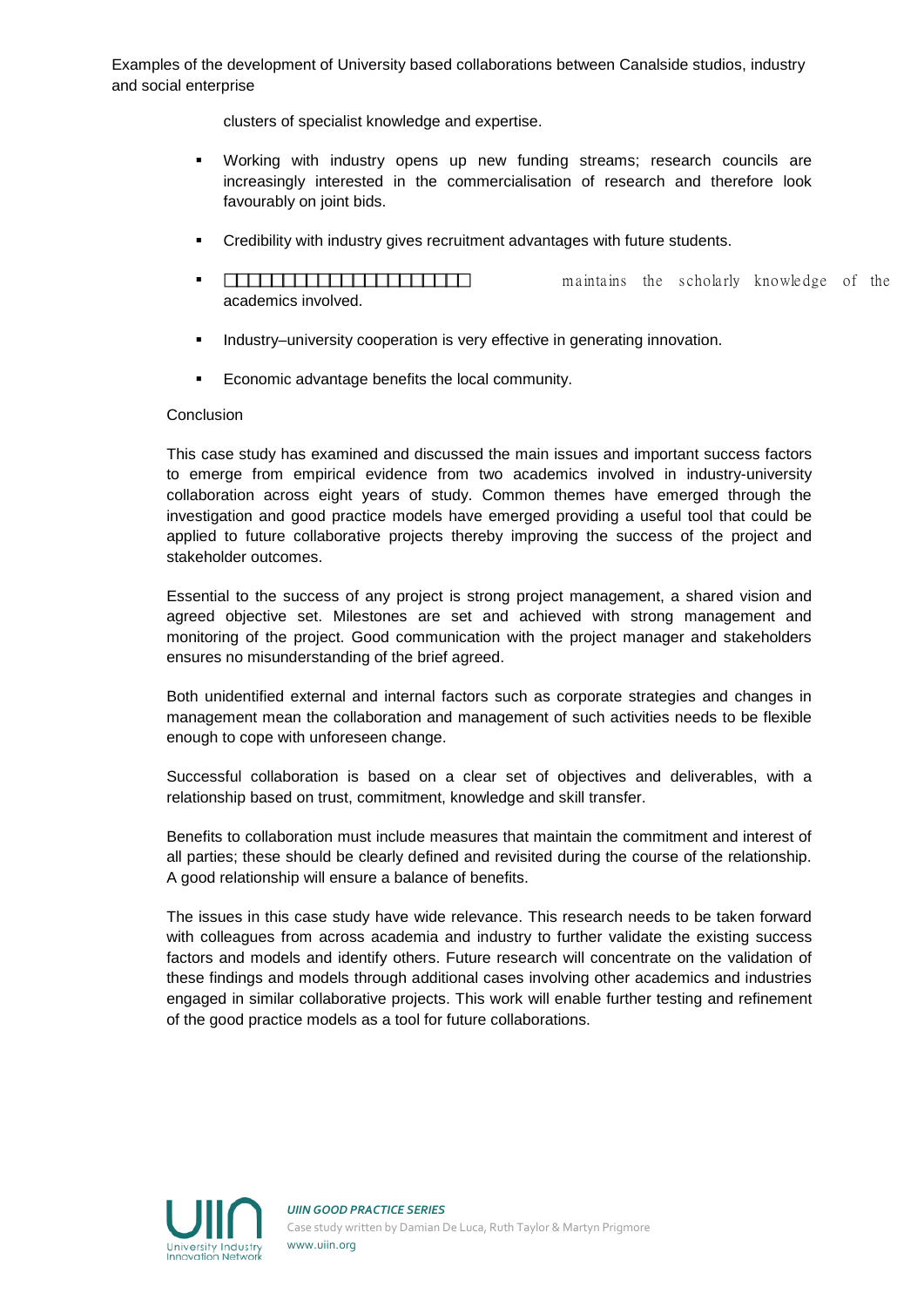

#### **17. PUBLICATIONS / ARTICLES**

Taylor, R., and De Luca, D. (2014). Theory to practice: Canalside Studio, a case study. Higher Education, Skills and Work-based Learning, 4(1), 5-16.

De Luca, D. and Taylor, R. (2013) ['Interactives for generation xbox'](http://eprints.hud.ac.uk/19577) Museum & Heritage magazine , Autumn (2013), pp. 36-37. ISSN 2051-8463

De Luca, D., Taylor, R. and Prigmore, M. (2013) ['Models for Academic Entrepreneurship](http://eprints.hud.ac.uk/19579)  [Canalside Studios case study](http://eprints.hud.ac.uk/19579) '. In: University-Industry Interaction Conference, 28-29 May 2013, Amsterdam, The Netherlands

De Luca, D. and Taylor, R. (2012) ['iEntAcademic Models and Lenses for Entrepreneurial](http://eprints.hud.ac.uk/15923)  [Academics and Enterprise Educators'.](http://eprints.hud.ac.uk/15923) In: IEEC 2012, 12th-14th September 2012, Plymouth **University** 

Boothroyd, A., Gledhill, D. and De Luca, D. (2012) ['Mesh cutting algorithm for use in an](http://eprints.hud.ac.uk/14257)  [orthopaedic surgery simulator'.](http://eprints.hud.ac.uk/14257) In: IADIS International Conference Computer Graphics, Visualization, Computer Vision and Image Processing, 21-23 July 2012, Lisbon, Portugal

De Luca, D. and Taylor, R. (2012) ['A case study of the development of a 3D virtual object](http://eprints.hud.ac.uk/12859)  [handler and digital interactives for museums by Canalside Studios \(University of](http://eprints.hud.ac.uk/12859)  [Huddersfield\).'.](http://eprints.hud.ac.uk/12859) In: Digital Humanities Symposium - Virtualisation and Heritage , Saturday 25 February 2012, York, UK

#### **18. LINKS**

- http://www.canalsidestudios.com
- http://www.hud.ac.uk
- http://gamerepublic.net/

#### **19. KEYWORDS**

Innovation, academic, industry, partnership, collaboration, enterprise, social enterprise, values

#### **20. PUBLIC CONTACT DETAILS**

Canalside Studios University of Huddersfield School of Computing and Engineering Damian De Luca



*UIIN GOOD PRACTICE SERIES* Case study written by Damian De Luca, Ruth Taylor & Martyn Prigmore www.uiin.org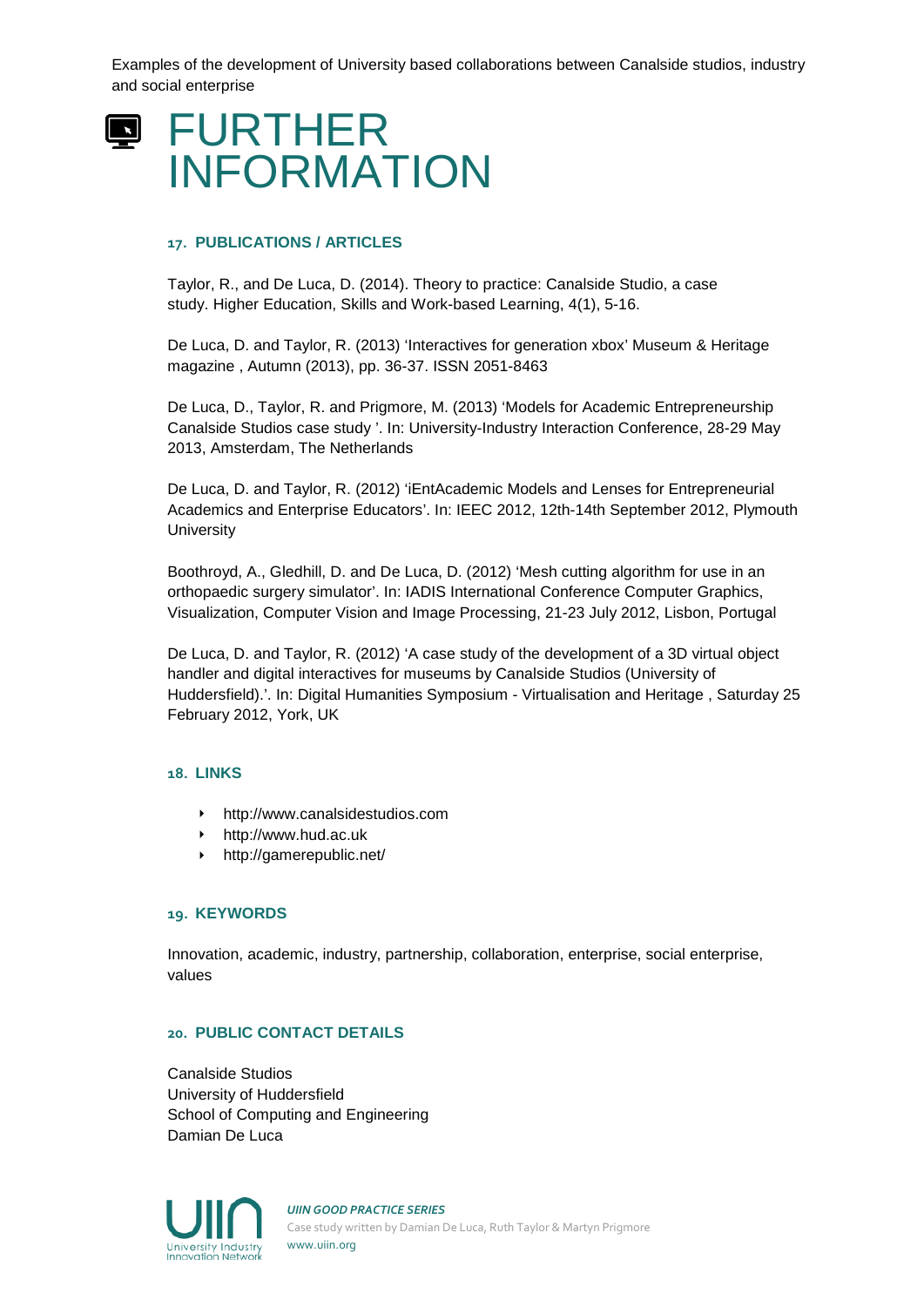**Queensgate** Huddersfield West Yorkshire United Kingdom

+44(0)1484472324 d.a.de-luca@hud.ac.uk www.canalsidestudios.com



*UIIN GOOD PRACTICE SERIES* Case study written by Damian De Luca, Ruth Taylor & Martyn Prigmore www.uiin.org